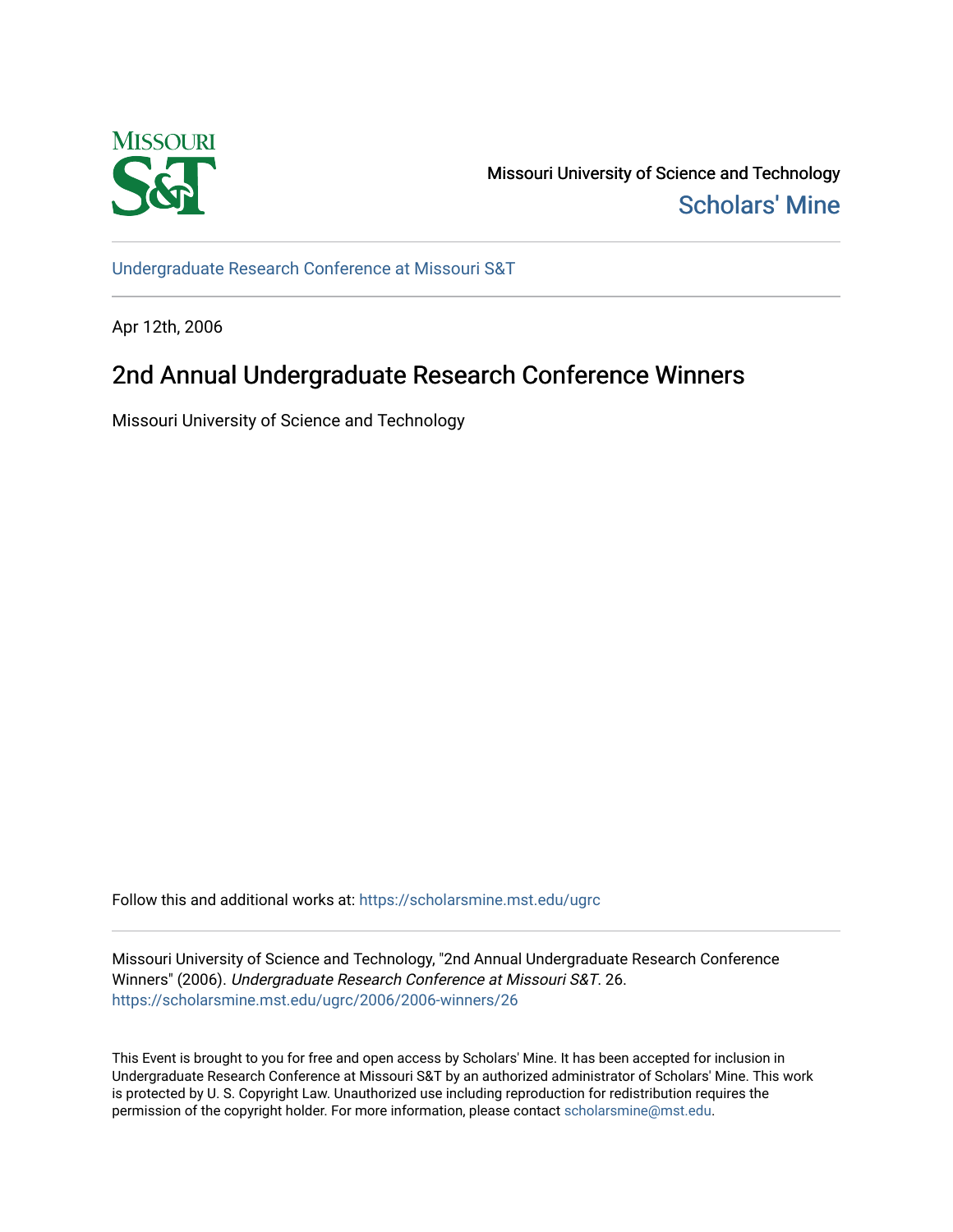#### **UMR Undergraduate Research Conference Awards Ceremony, April 12, 2006**

#### **Oral Session Awards**

#### **Engineering Oral Session:**

**3rd Place**- Lisa Smith, Electrical and Computer Engineering- *Collective Robotic Search with Obstacle Avoidance Using Swarm Intelligence*, Research Advisor Dr. G.K. Venayagamoorthy

**2nd Place-** Thomas James Woodard, Electrical and Computer Engineering *Change Detection for Implanted IED Region of Interest Identification,* Research Advisor- Dr. Sanjeev Agarwal

**1st Place**- Parviz Palangpour, Electrical and Computer Engineering - *A Neural Network Based Approach to Elephant Migration Prediction in a South African Game Reserve,* Research Advisor Dr. Venayagamoorthy

## **Humanities/Social Sciences Oral Session:**

**3rd Place-** Nicholas Villanueva Jr., History and Political Science- *No laughing Matter: The Usefulness of Editorial Cartoons and Caricatures in the University Classroom*, Research Advisor Dr. Diana Ahmad

**2nd Place**- Mary Peaslee, History and Political Science- *The Millerite Movement: A Sign of the Times,* Research Advisor Dr. Diana Ahmad

**1st Place**- Philip Norfolk, Psychology- *The effects of task difficulty and distracter congruency on visual attention,* Research Advisor Dr. Michael Nelson

#### **Natural Sciences Oral Session:**

**3rd Place**- Christopher Campbell, Department of Chemistry. *Development of Portable Biosensor for Quantitative analysis of Tumor –Liberated Proteins in Human Serum,* Research Advisor Dr. Yinfa Ma

**2nd Place**- Lane Martin- Physics - *Quantum Dot Photolithograph*, Research Advisor Dr. Massimo Bertino

**1st Place-** Jessica Mueller- Biological Sciences- *Skeletal Morphology of Blanchard's Cricket Frog, Acris crepitans blanchardi,* Research Advisor Dr.Anne Maglia.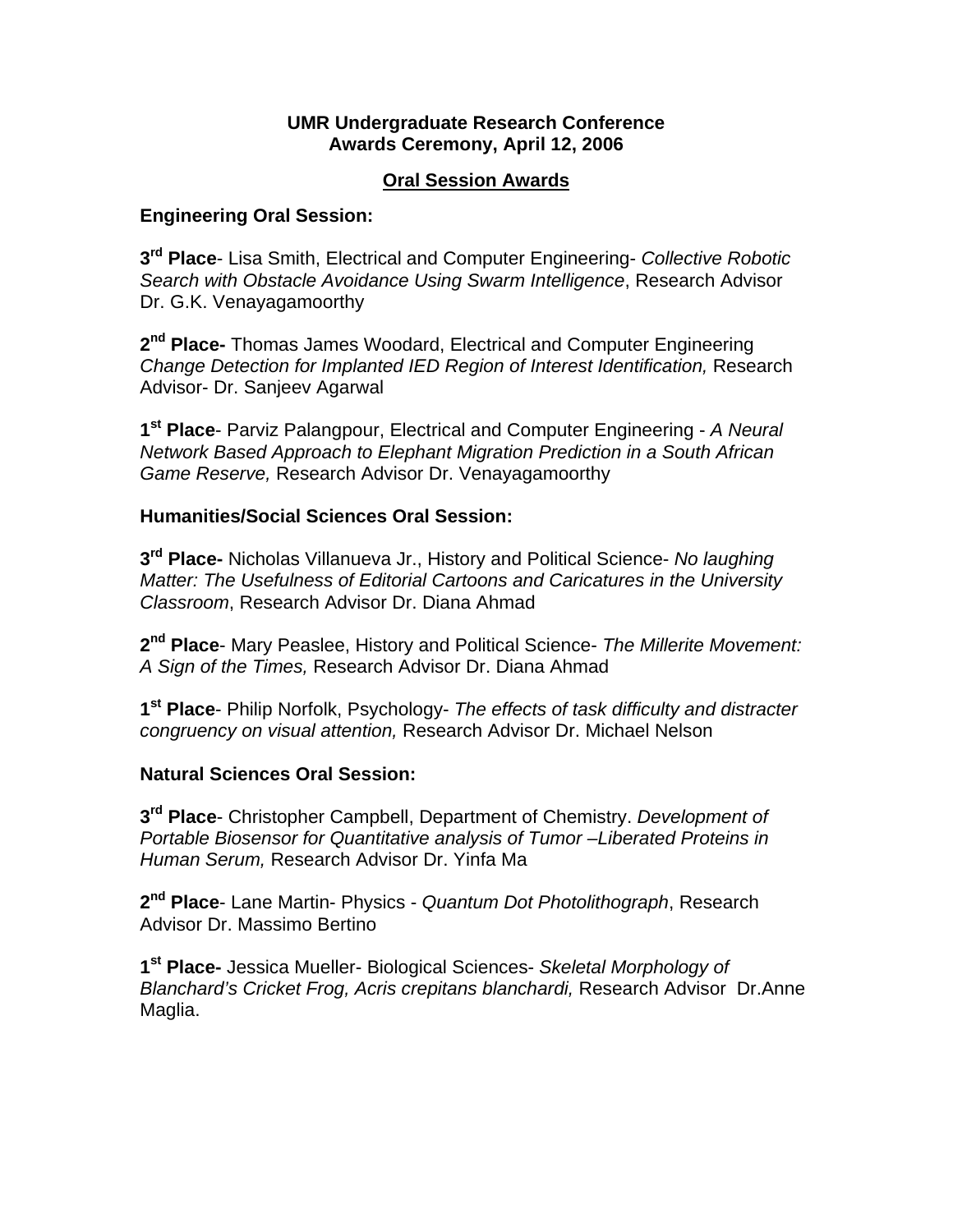## **Poster Session Awards**

#### **Engineering Poster Session:**

**3rd Place**- Michelle Swenty, Computer Science- *The FACTS System Security Policy,* Research Advisor Dr. Bruce McMillin

**2nd Place-** Stephanie Fesenmeyer, Leia Ponder and Alicia Canelos, Mining and Nuclear Engineering.- *Directly vitrifiable nanosize hydroxyapatite for removal of hazardous substances from aqueous wastes,* Research Advisor Dr. Cheol Woon Kin and Dr. Delbert Day

**1st Place-** Robert Duke Adams, Electrical and Computer Engineering- *Robotic Prosthetic Arm,* Research Advisor Keith Stanek

#### **Humanities/Social Sciences Poster Session:**

**3rd Place**- James Ney McDonald, History and Political Science.- *The friends of Barbados; an analysis of Quakers living on the island of Barbados in the late 17th Century*, Research Advisor- Dr. Larry Gragg

**2nd Place-** Emily Gill, Psychology.- *More than just intelligence: the role personality plays in student success,* Research Advisor Dr. James H. Martin

**1st Place-** Natalie Shanklin, Psychology.- *Parental rejection as a pathway to depression: Why fathers are important to the understanding of drinking behaviors,* Research Advisors- Dr. Julie Patock -Peckham

## **Natural Sciences Poster Session:**

**3rd Place**- Clinton Roberts, Bryce Wagner Geology and Geophysics- *A Comparison of Sieve Analysis Techniques in the St.Peter Sandstone*, Research Advisor Dr. Robert Laudon

**2nd Place-** Agatha Dwilewicz, Biological Sciences and Ceramic Engineering.- *The Growth of MC3T3-E1 Pre-Osteoblasts on Borate Containing Glasses,*  Research Advisor Dr. R Brown and Dr. M.N. Rahaman

**1st Place-** Cory Cheatham, Biological Sciences- *Comparison of Traditional and Molecular Techniques for Describing Fungi in Streams,* Research Advisor Dev Niyogi

#### **Management & Information Systems Poster Session:**